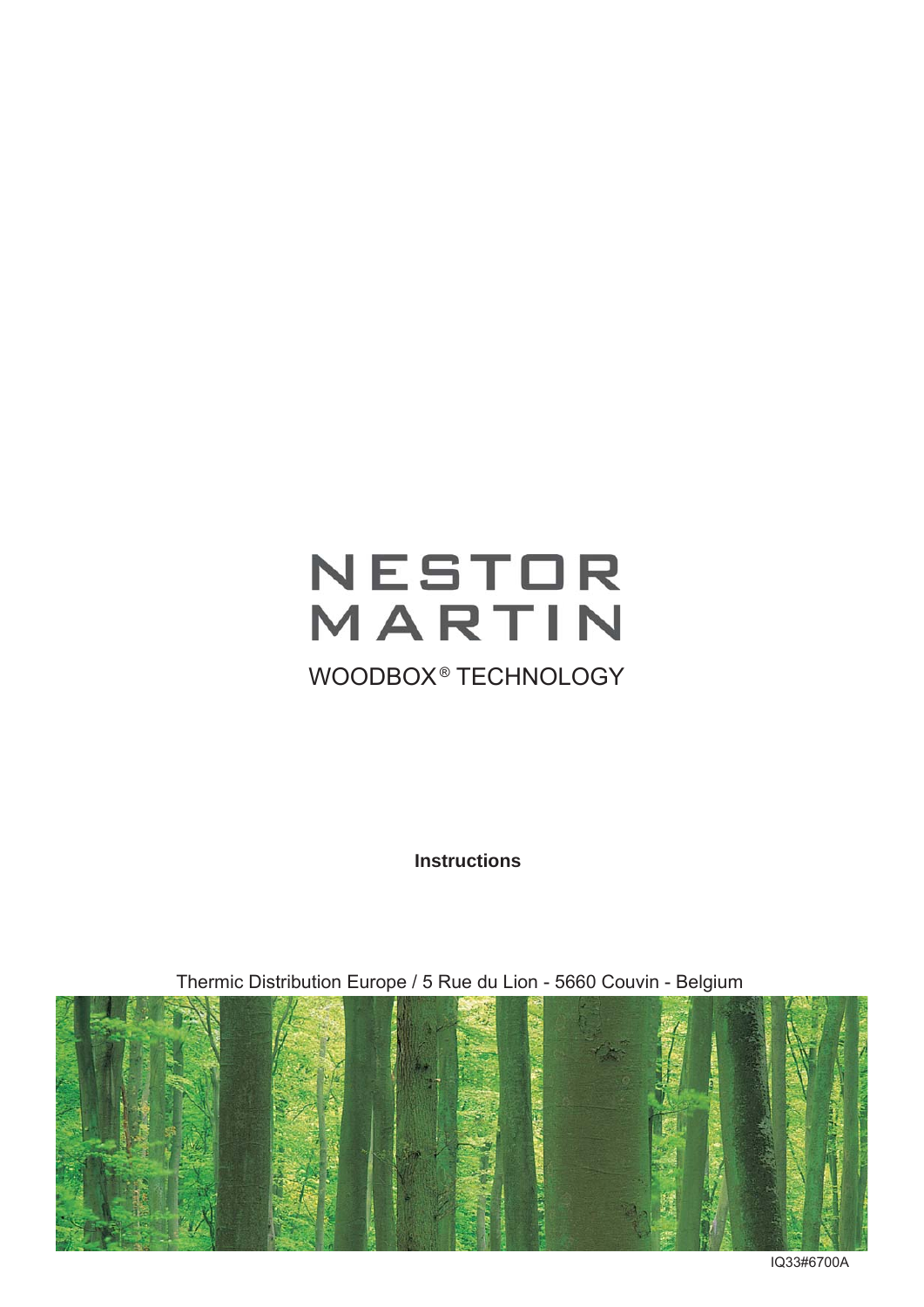# NESTOR MARTIN  $\epsilon$

# **Instructions**

 **Thermic Distribution Europe s.a.**

 **5, rue du Lion**

 **5660 Couvin**

 **Belgique**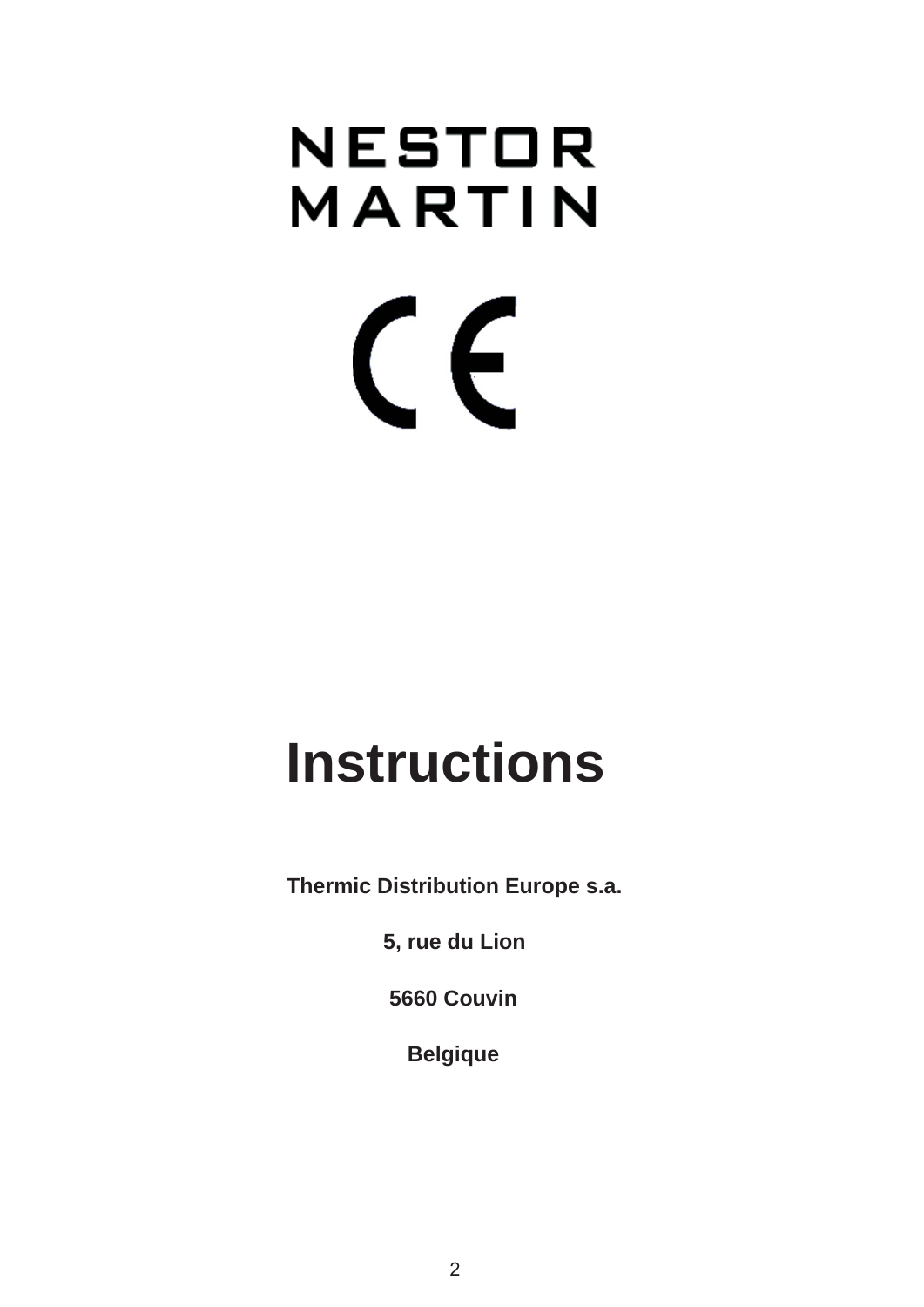#### **Safety requirements**

Please read carefully all the instructions before installing or using this product. Any errors made in the installation, adjustment, use or maintenance of this product can cause personal injury or damage to property.

• Have a qualified professional install your appliance.

• In the event of a problem, contact him directly.

• Ask him to obtain the original NESTOR MARTIN parts. Beware of forgeries. To obtain a part, contact your installer/ dealer in order to identify the order number of the part. Pass on this information to your installer and he will order the part directly from NESTOR MARTIN.

• It is recommended not to overestimate the power of the appliance in relation to the space to be heated.

• When used with air under a fully open grate, this appliance must be supervised.

#### DO NOT OVERHEAT THE APPLIANCE. IF A PART OF THE APPLIANCE OR THE FLUE BECOMES RED, THE APPLIANCE IS OVERHEATING.

Supply combustion air to the house when using the appliance. A partially open window or an outside air vent near the appliance is acceptable or install the exterior air inlet system included with the appliance. Do not connect the appliance to an air distribution system or duct.

The appliance must be placed away from furniture and curtains. Warn adults and especially children of the dangers of high temperatures and burns

Supervise children when they are in the same room as the appliance. The appliance must be thoroughly inspected and the chimney must be swept at least once a year. However, in the event of improper installation, malfunction or poor quality fuels, the chimney must swept more often.

|                                                                                | <b>IQH 13</b> | <b>IQ 33</b> | <b>IQ 43</b> | <b>IQH 33</b> | <b>IQH 43</b>   |  |  |  |
|--------------------------------------------------------------------------------|---------------|--------------|--------------|---------------|-----------------|--|--|--|
| Nominal output [kW]                                                            | 6.5           | 9            | 10.5         | 9             | 12              |  |  |  |
| Maximal output [kW]                                                            | 8             | 12           | 14           | 14            | 16              |  |  |  |
| Mass of the appliance [kg]                                                     | 146           | 135          | 182          | 178           | 197             |  |  |  |
| Minimum draft [Pa]                                                             | 12            | 12           | 12           | 12            | 12 <sup>°</sup> |  |  |  |
| Flue gas mass flow [g/s]                                                       | 7.5           |              |              | 6.2           | 12.4            |  |  |  |
| minimum isolation thickness [mm] (*) back                                      | 27            | 84           | 84           | 84            | 84              |  |  |  |
| minimum isolation thickness [mm] (*) sides                                     | 65            | 65           | 65           | 65            | 51              |  |  |  |
| smoke temperature [°C]                                                         | 265           | 264          | 398          | 356           | 390             |  |  |  |
|                                                                                |               |              |              |               |                 |  |  |  |
| In relation to the combustible elements, measured on the basis of silical 1000 |               |              |              |               |                 |  |  |  |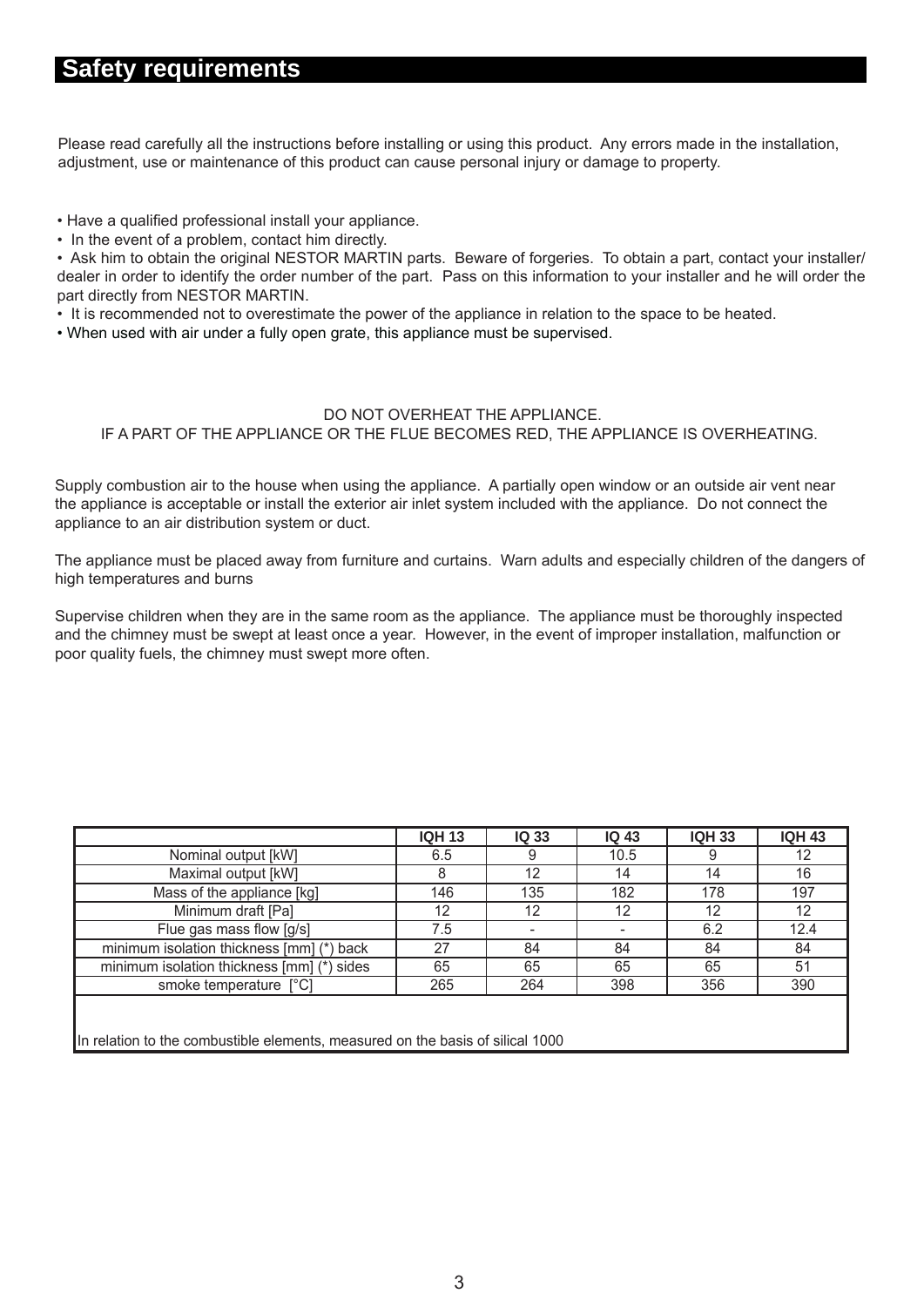# **INSTALLATION**

### DIMENSIONS





|           | <b>IQ33</b> | <b>IQ43</b> | IQH <sub>13</sub> | IQH33 | <b>IQH43</b> |  |
|-----------|-------------|-------------|-------------------|-------|--------------|--|
| L [mm]    | 584         | 692         | 442               | 584   | 692          |  |
| $H1$ [mm] | 695         | 717         | 908               | 961   | 897          |  |
| $H2$ [mm] | 643         | 668         | 868               | 909   | 845          |  |
| h [mm]    | 644         | 666         | 871               | 912   | 848          |  |
| l [mm]    | 583         | 691         | 442               | 583   | 691          |  |
| $P$ [mm]  | 450         | 498         | 444               | 450   | 498          |  |
| $b$ [mm]  | 371         | 421         | 379               | 371   | 421          |  |
| a [mm]    | 249         | 280         | 232               | 249   | 280          |  |
| [mm]      | 150         | 180         | 150               | 180   | 180          |  |
| d [mm]    | 120         | 120         | 100               | 120   | 120          |  |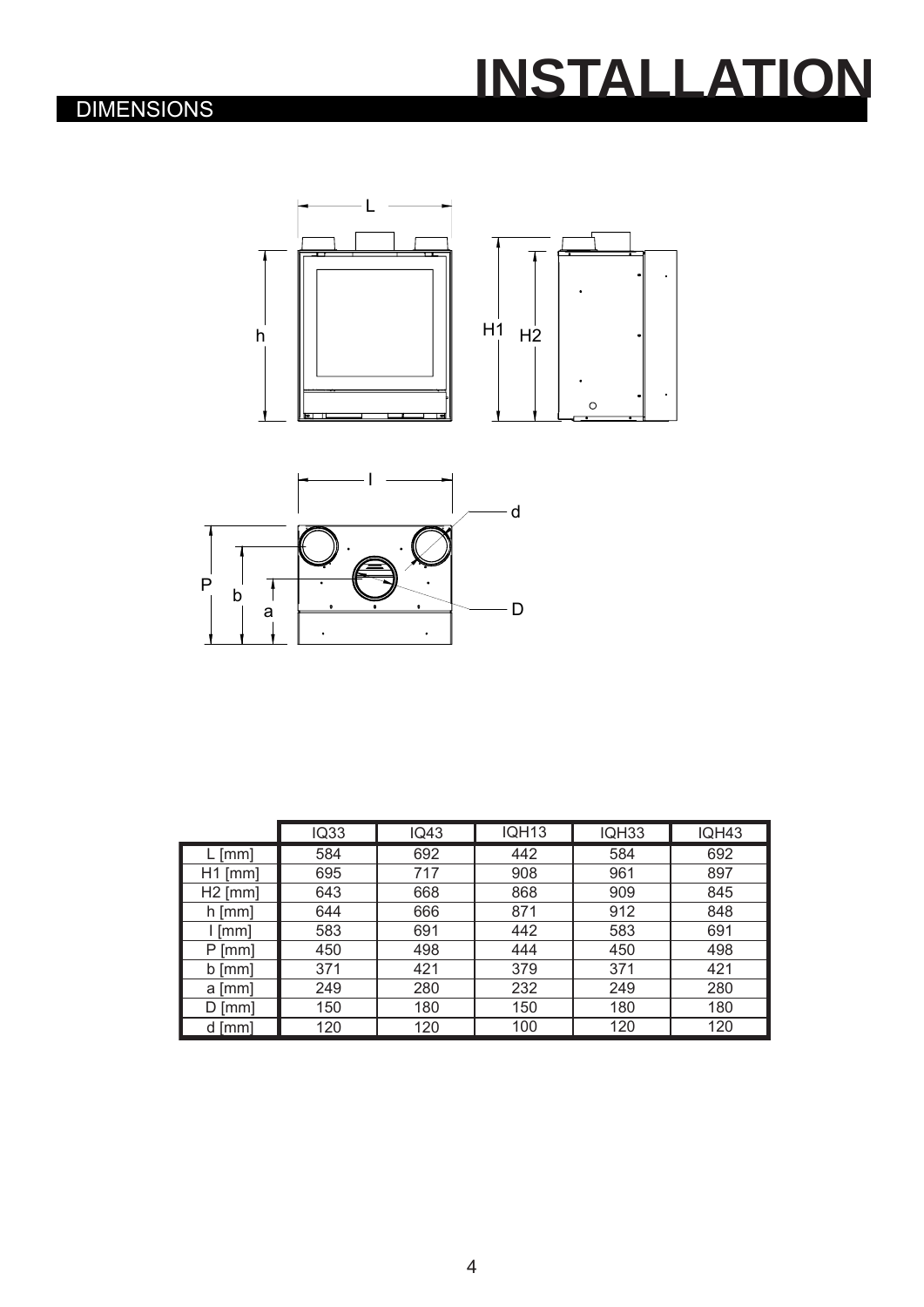



|                           | 1033 |  | 1043             |       | IQH <sub>13</sub>                 |      | IQH33       |                 | IQH43.                          |         |
|---------------------------|------|--|------------------|-------|-----------------------------------|------|-------------|-----------------|---------------------------------|---------|
| type of frame             |      |  | $\overline{C}$ 1 | HC I  | $\cdot$ LC $^{\prime}$            | HC I | LC.         | HC.             |                                 |         |
| frame 3 sides width 25 mm |      |  |                  |       |                                   |      |             |                 | 726 683 476 886 618 927 726 863 |         |
| frame 4 sides width 25 mm | 618  |  |                  |       | 726   700   476   903   618   944 |      |             |                 | 7261                            | l 880 l |
| frame 3 sides width 50mm  | 668  |  |                  |       | 708   526   911                   |      |             | 668   952   776 |                                 | 888     |
| frame 4 sides width 50mm  | 668  |  |                  | 7501. |                                   |      | 526 953 668 | 994 l           |                                 |         |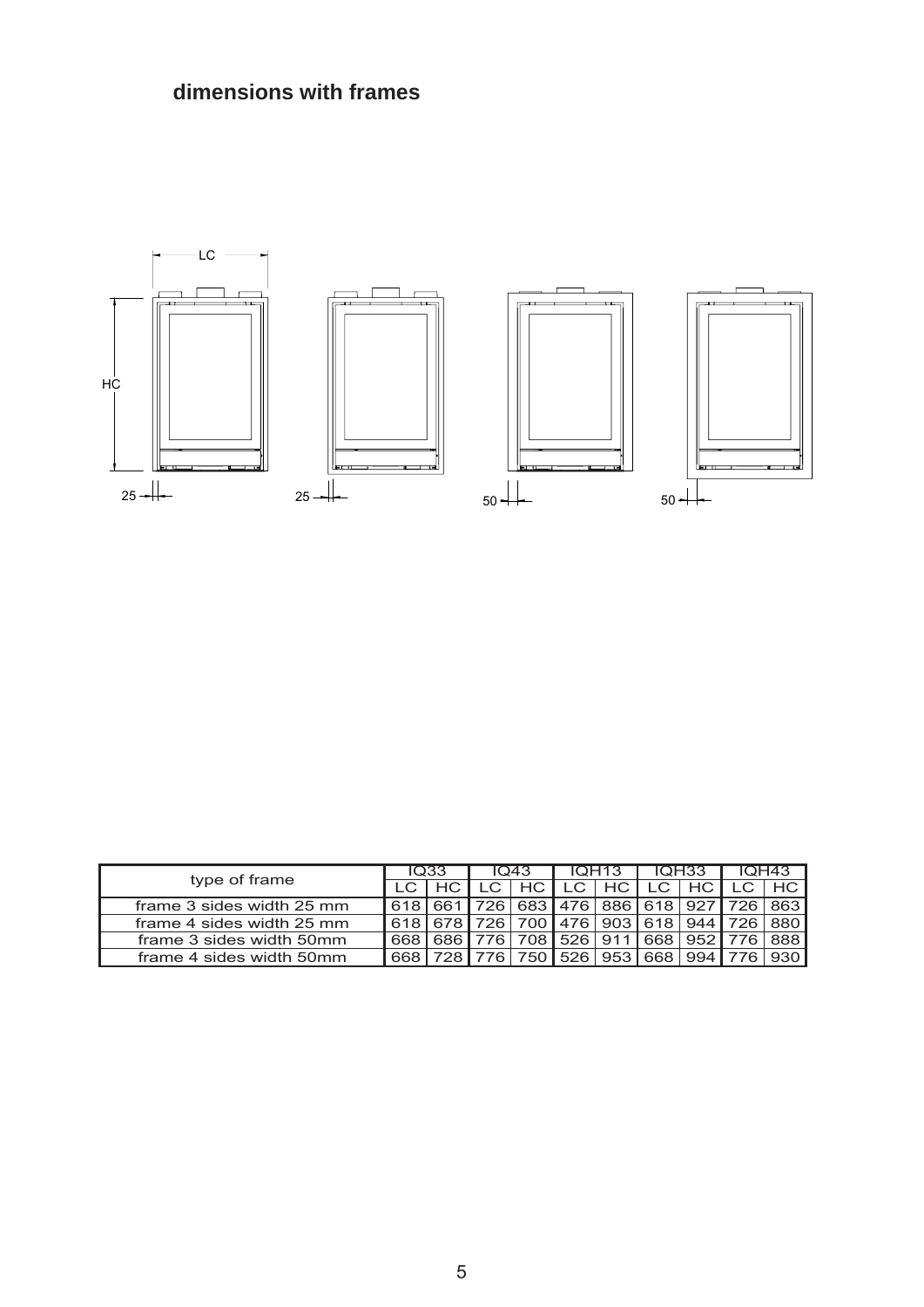#### INSTALLATION INSTRUCTIONS

Installation must conform to current building regulations.

The position of the appliance must respect the minimal distances in regards to combustible materials, shown on the descriptive plate. If necessary, install a wall protector. If the ground is not tiled, (i.e. fitted carpet, parquet...) install a floor protector plate which extends out from under the appliance for at least 20cm at the back, 20cm at the sides and 50cm at the front.

• Make sure that the chimney is clean, free of soot or debris, and as straight as possible.

The chimney flue must be airtight and the inner walls as smooth as possible.

• The connection between the chimney and the appliance must be as equally airtight and made of non-combustible materials, protected, if possible, against oxidation (enamelled sheet metal, aluminium, stainless steel…).

#### HEIGHT OF THE CHIMNEY

The chimney must be high enough and constructed to avoid backdraft. It should be protected with insulating materials to lower the risk of sooting in the high part of the chimney flue, and if necessary, it should be covered to avoid rain water from penetrating.

The chimney must be designed and built in a way to allow a sufficient draw so as to completely clear the smoke from the inside. As a rule:

- 1. The chimney must be at least 90cm higher that the point on the roof from which it emerges.
- 2. and be at least 60cms higher than any part of the building within a radius of 3m.

For the best draw, the chimney should be at least 5m long from the flue outlet of the appliance. LA

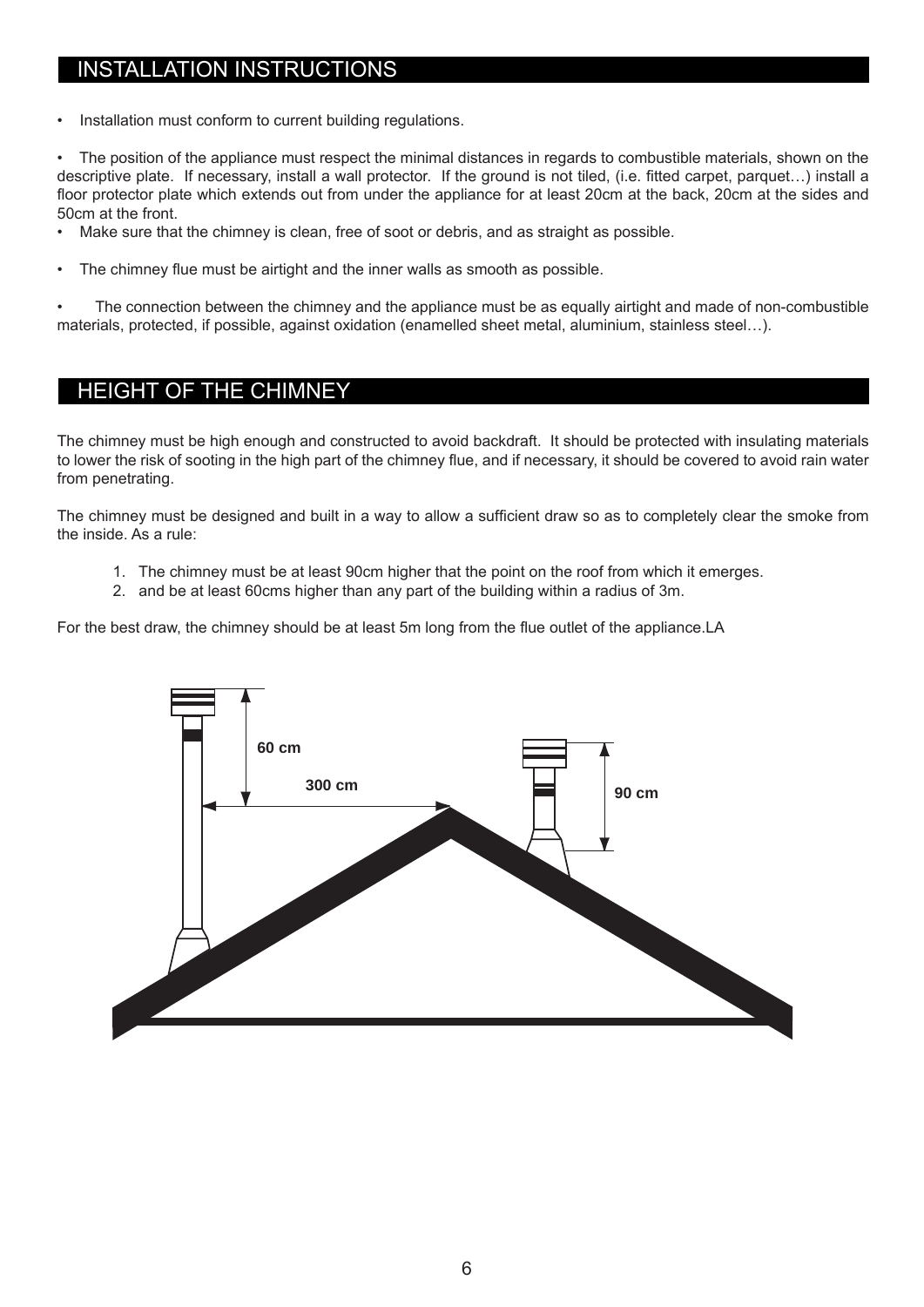#### HOT AIR DISTRIBUTION



Your appliance is equipped with a heat recovery system and two flue outlets which allow flexible tubes to be connected. The flexible tubes can be arranged in such a way that the hot air is blown into other rooms.

If you prefer the hot air to come from the ducts and from the front at the same time, it is possible to remove the deflectors. To access the deflectors you must first remove the filters.

Case 1 – hot air comes only from the front: leave the two deflectors and the filters in place.

Case 2 – hot air comes from the tubes and from the front at the same time.

Remove the cover (6 screws).

Remove the two steel deflectors

Replace the stop gap with the steel flue outlets

Observe that for IQ33, IQH33, IQ43 and 'IQH43 it is possible to remove the deflectors through the filter without removing the cover.

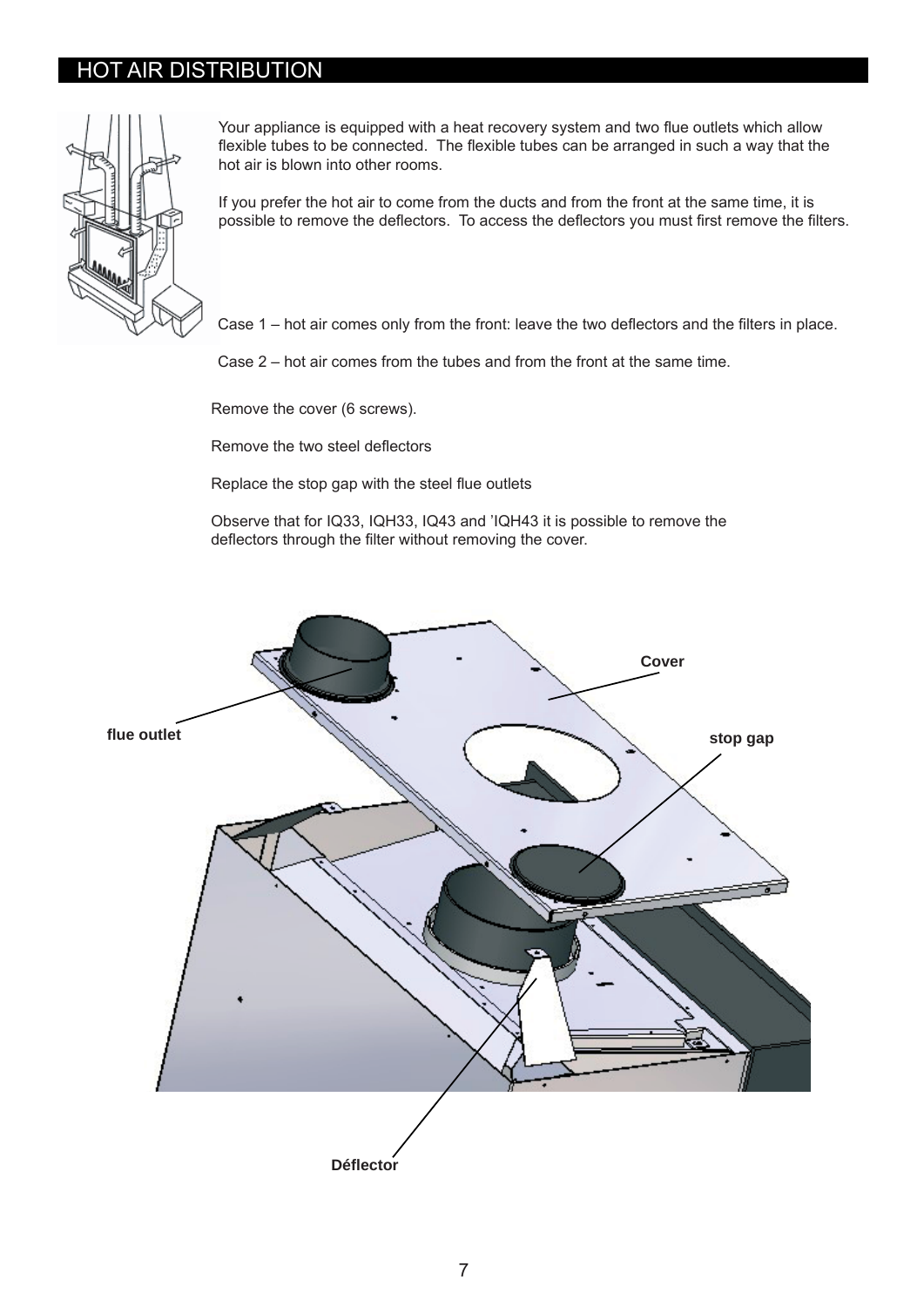### ATTACHING THE FRAMES (OPTIONAL)



To attach one of the optional frames, proceed as follows:

Remove the original frame's fixing screws (9 screws)

Remove the two stoppers (2 screws) and remove the two screws present under the stoppers.

Move the original frame back by 6mm

Attach the optional frame (4 screws)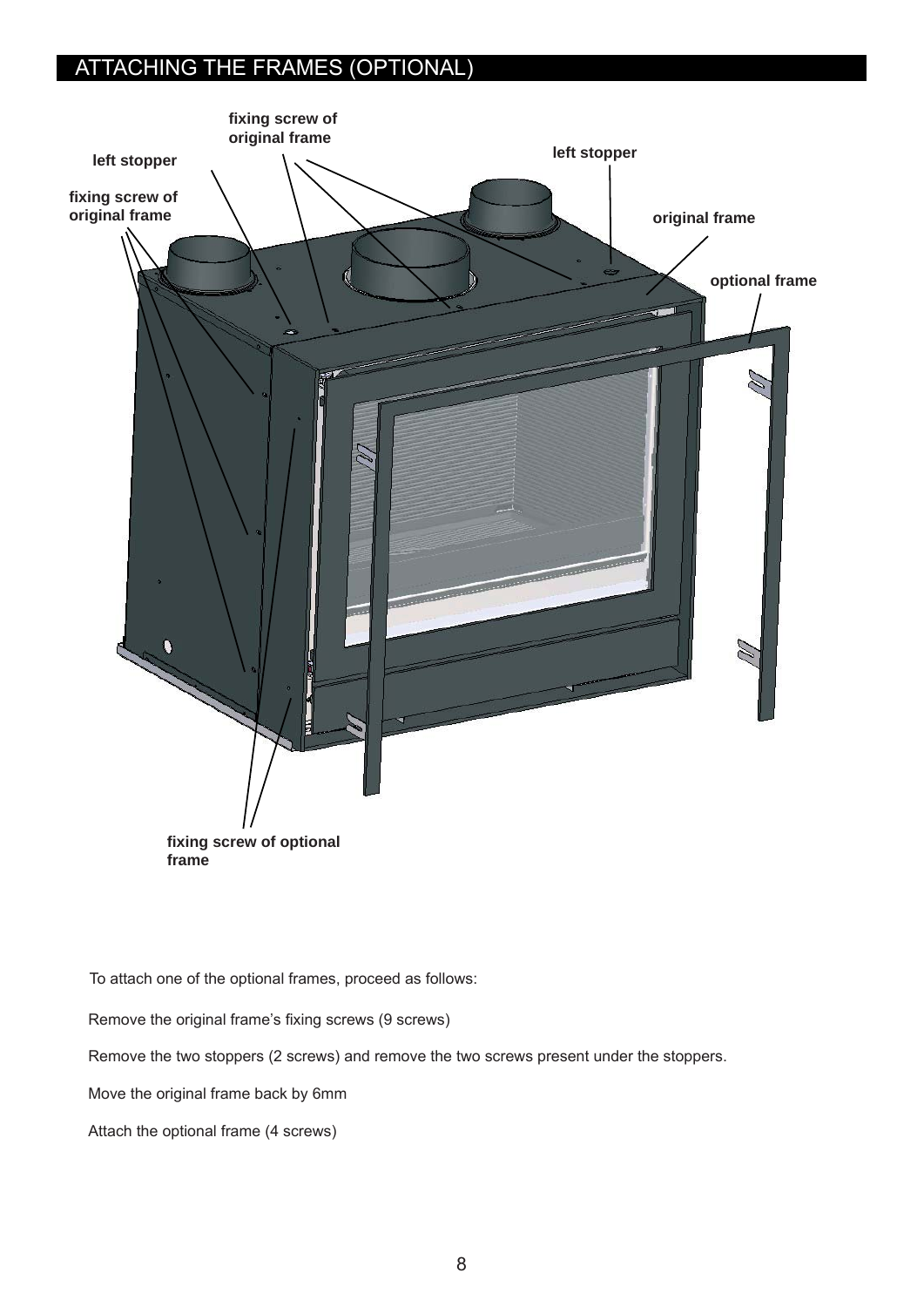#### POSITIONING THE INSET

#### **Respect the minimal fi tting measurements**



**type 1 confi guration, with overfl owing frame**

 $D$  = height of inset

- $F = \text{width of inset}$
- $M =$  depth of inset
- N + 20mm = Maximum dimension between the chimney posts.
- E + 20mm = Maximum dimension between the base of the inset and the upper beam.



If your chimney has a wooden beam, it is necessary to isolate the lower part of it if it is closer that 30cm to the hot air outlet.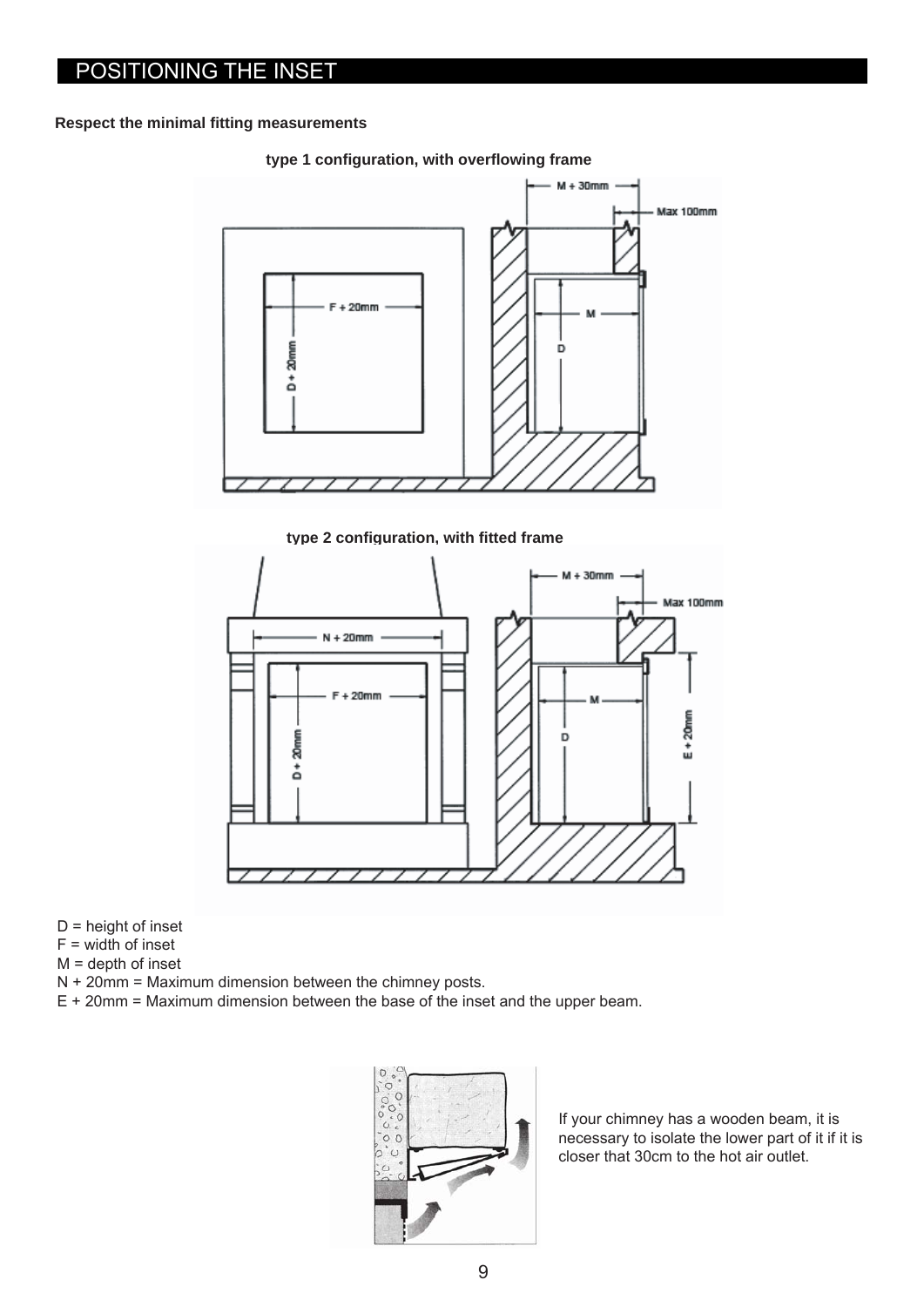#### ACCESSING THE FAN

Your appliance can be used as a natural convection heater or with a fan. Space is provided at the bottom of the outer casing for a tangential fan. To access this fan:



Unscrew and remove the instrument panel (2 screws)



Unscrew the two fixing screws of the Woodbox control unit



Remove the Woodbox control unit by pulling it gently down and towards you to remove the two rods (attached to the back of the unit) from the bottom of the

#### **rod attached to the control unit**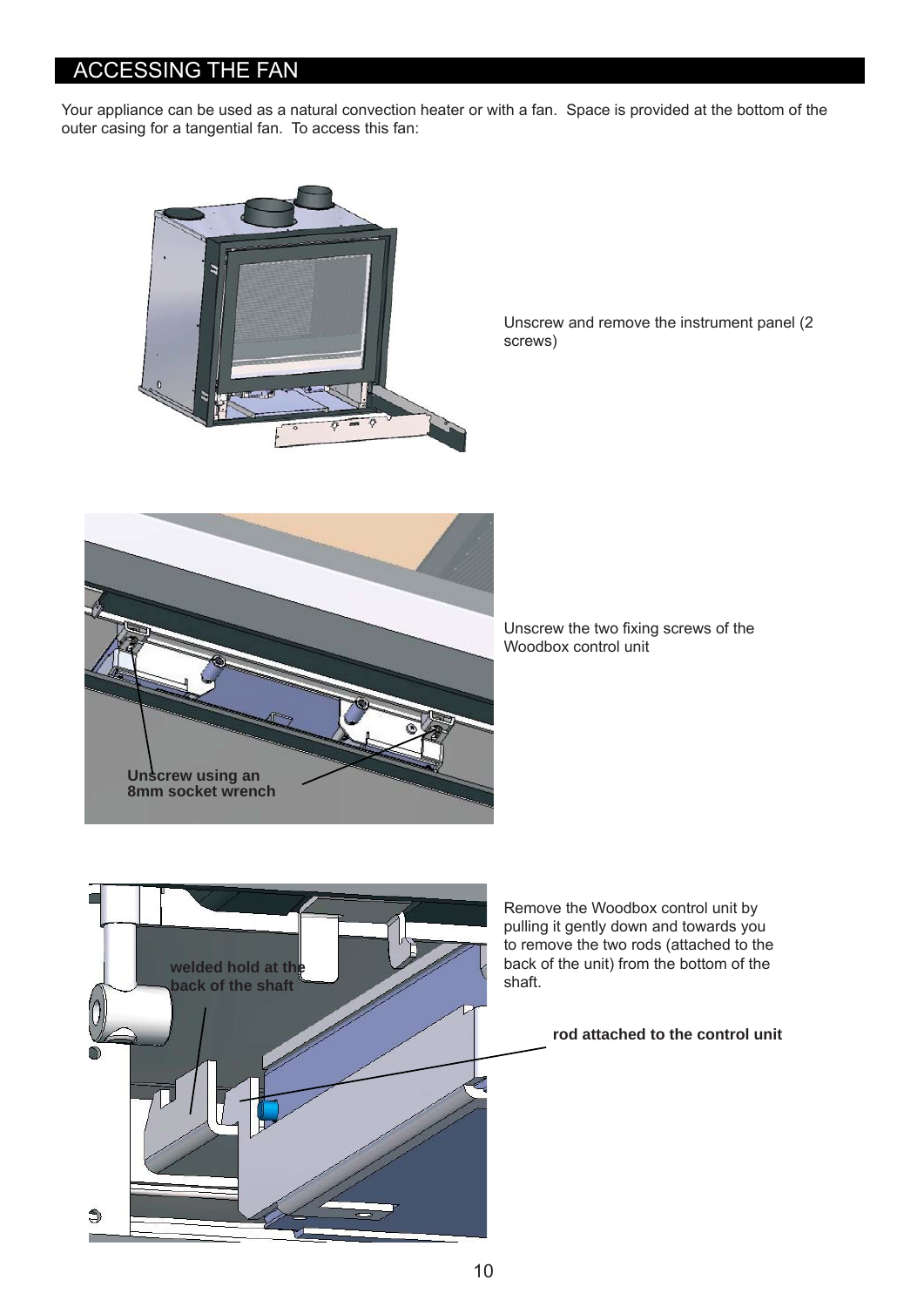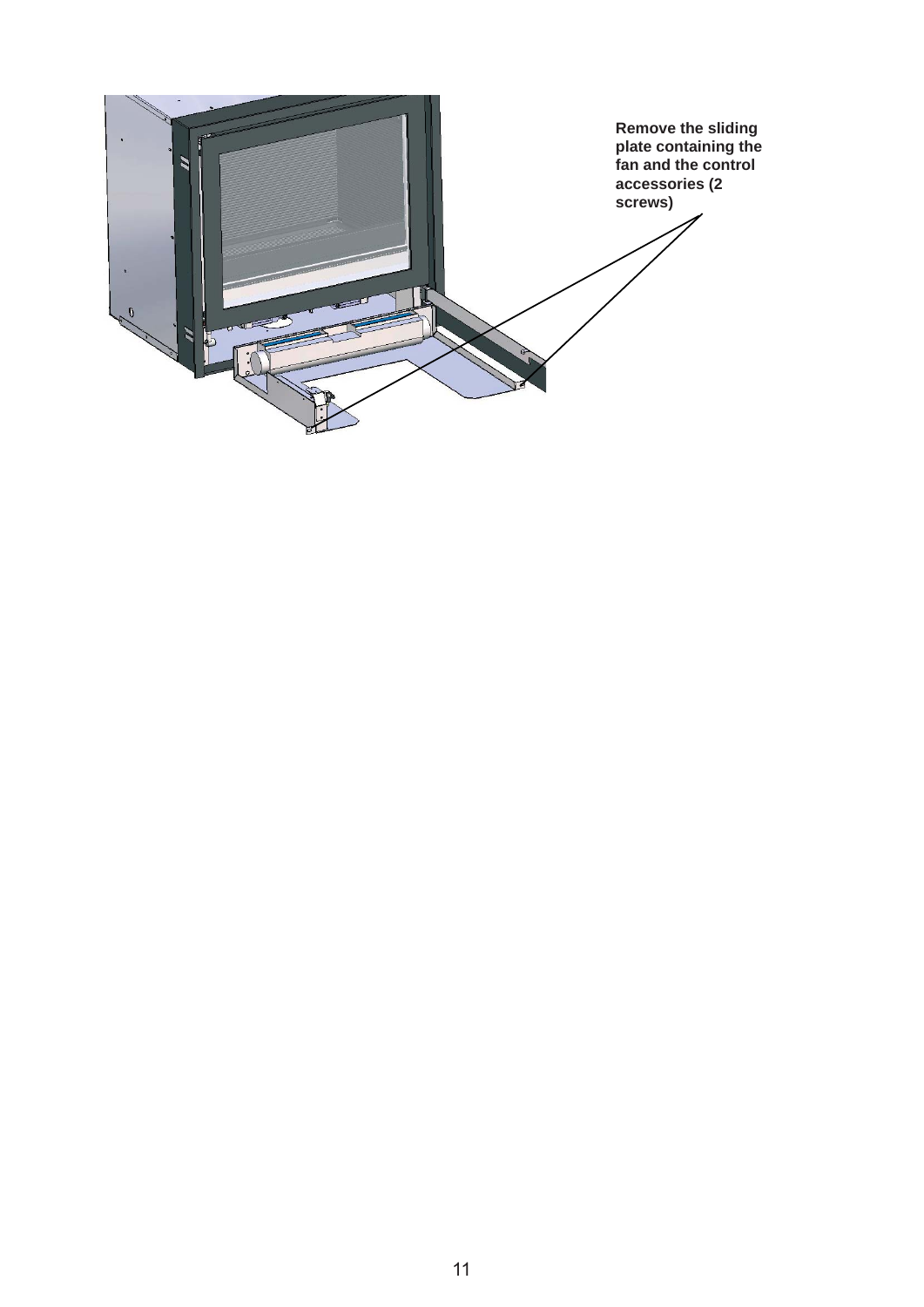#### ELECTRICAL DIAGRAM

#### **Wiring for IQ33, IQ43, IQH33, IQH43**



**Wiring for IQH13**

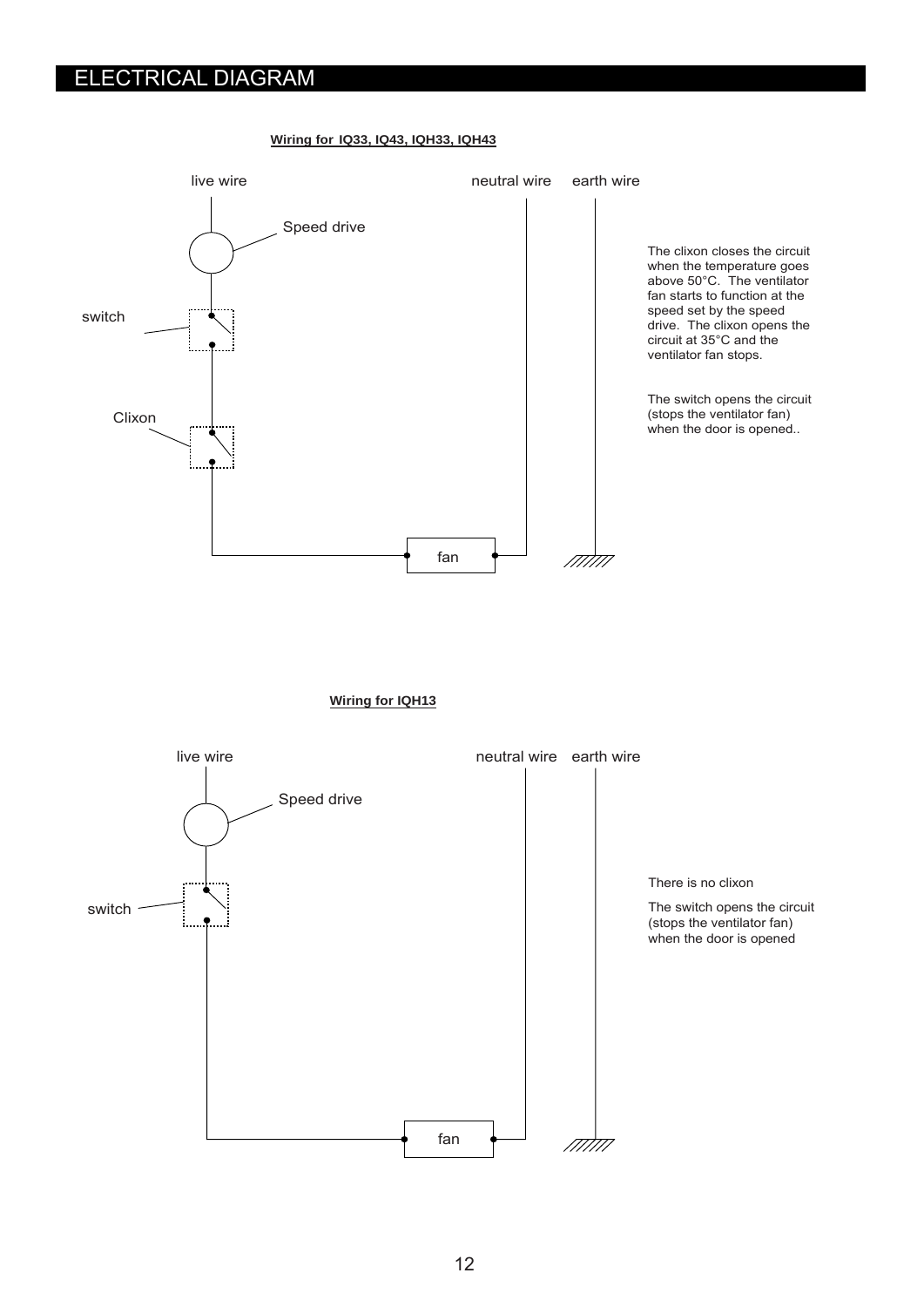### WIRING DIAGRAM



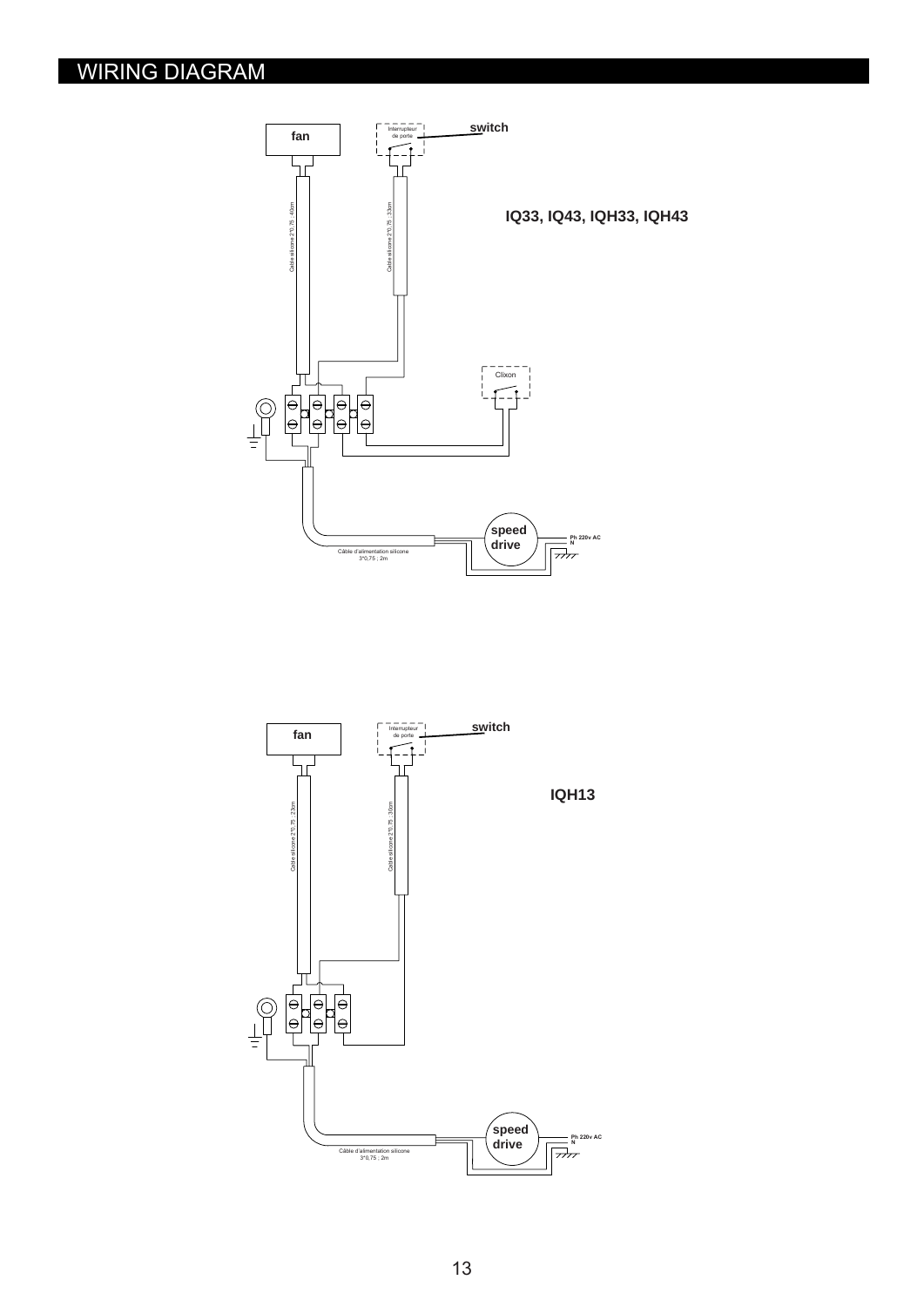#### ATTACHING AN EXTERIOR AIR-INTAKE SYSTEM

The appliance is designed so it can be connected to an exterior air-intake system. Use a flexible metal pipe of an interior diameter of 100mm. to make attaching the pipe easier, first unscrew and remove the instrument panel.

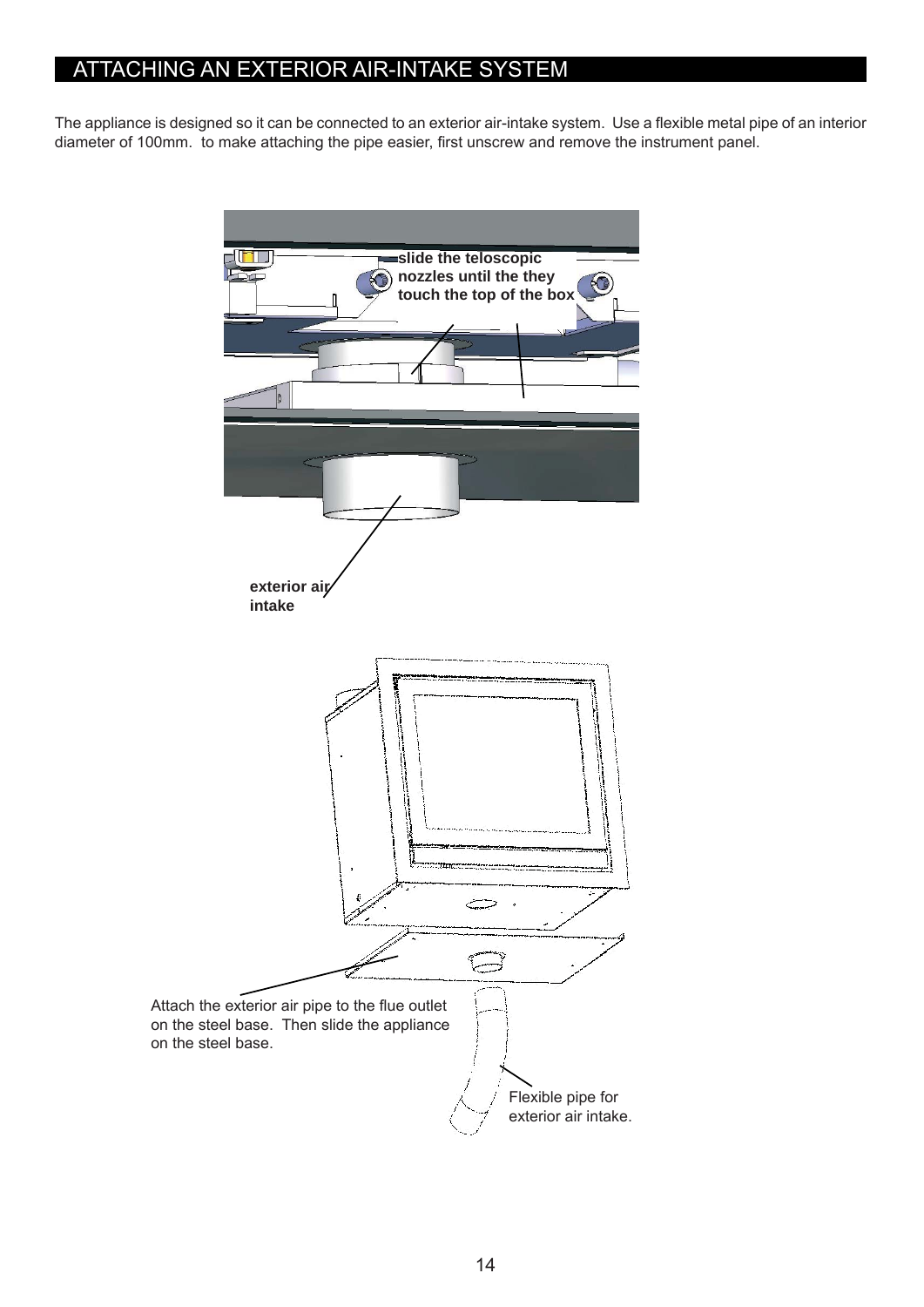## INSTALLATION WITHOUT EXTERIOR AIR INTAKE



**to come from the front of the appliance, remove this part by raising two screws**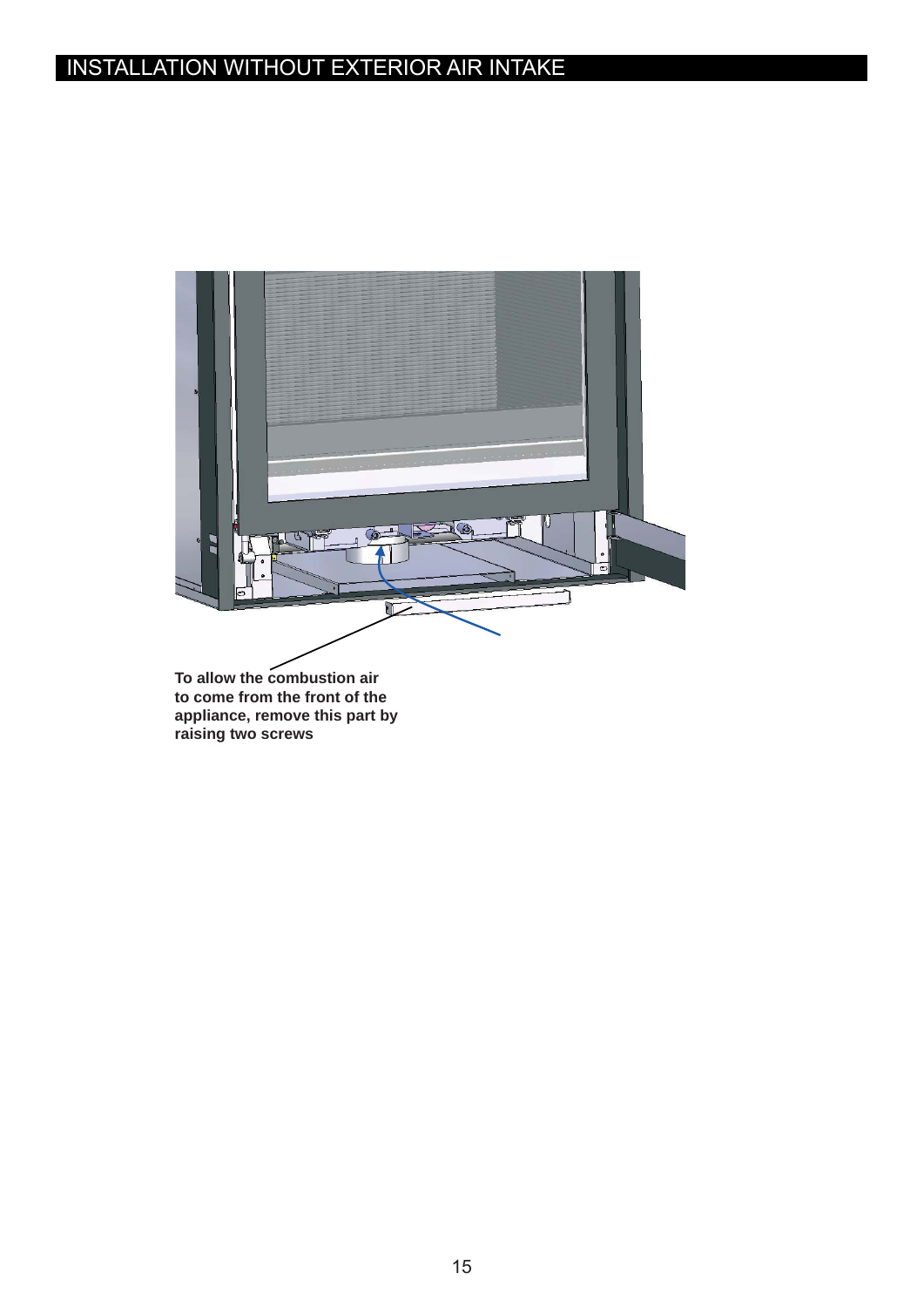

Your appliance has been designed to burn the following approved fuels:

Recommended solid fuels: beech wood, birch, oak, ash, hornbeam and wood from fruit trees.

**Non-recommended solid fuels: conifer, damp wood, chemically treated wood, shavings, wood pellets, coke. It is prohibited to burn refuse or fl ammable liquids (petrol, solvents or motor oil) inside the stove.**

# CHOICE OF WOODS TO BURN

The best wood to burn is very dry wood which will be easier to light and will cause less tarring/sooting in the chimney. Ideally the wood will have been left to dry for 18 months, and even in that case the logs will still have a moisture content of 20%!

Damp wood not only has a lower calorific power, which lowers the combustion temperature, and therefore is less efficient, it is also difficult to light, extinguishes easily and gives off smoke. Above all, the use of damp wood can lead to soot being deposited in the smoke ducts (tarring and sooting) of the chimney.

Some woods are more reactive than others. Those that are best are hornbeam, beech and oak. Aspen, birch and lime tree burn well but do not last as long. After them are soft leaves and conifers. The diameter of the log is important for the heat. However, this classification is only an indication as the best fire wood is always the driest.

Wood provided at a ready-to-use length, stored immediately in a well aired place, dry quicker than those left in steres. Blocks dry quicker than logs. Wood chucks that are too small to be split must be drained. To do this, remove a portion of the bark.

Drying the wood will take between 18 months and 2 years. This time can be shortened (12 to 15 months) if the wood is cut to a ready-to-use length and immediately stored in a well aired place

### TARRING AND SOOTING

When the smoke reaches a low temperature in the chimney, part of the water vapours that it contains condense. The heaviest components of this are deposited on the inside of the flue. This is TARRING. The mix oxidizes in contact with the air and forms brownish marks. This is SOOTING.

To avoid this inconvenience four things must be done: use only dry wood, connect the stove to achimney with thick sides and at an even section (the bushel 20 x 20cm system is often used) and make sure that the connecting tubes are as short as possible.

The chimney flue must be inspected frequently during the heating season (i.e. summer months) to determine if a buildup of creosote is forming. If a creosote deposit of 3 1/8" (3mm) or more forms, it must be removed to reduce the risk of chimney fire.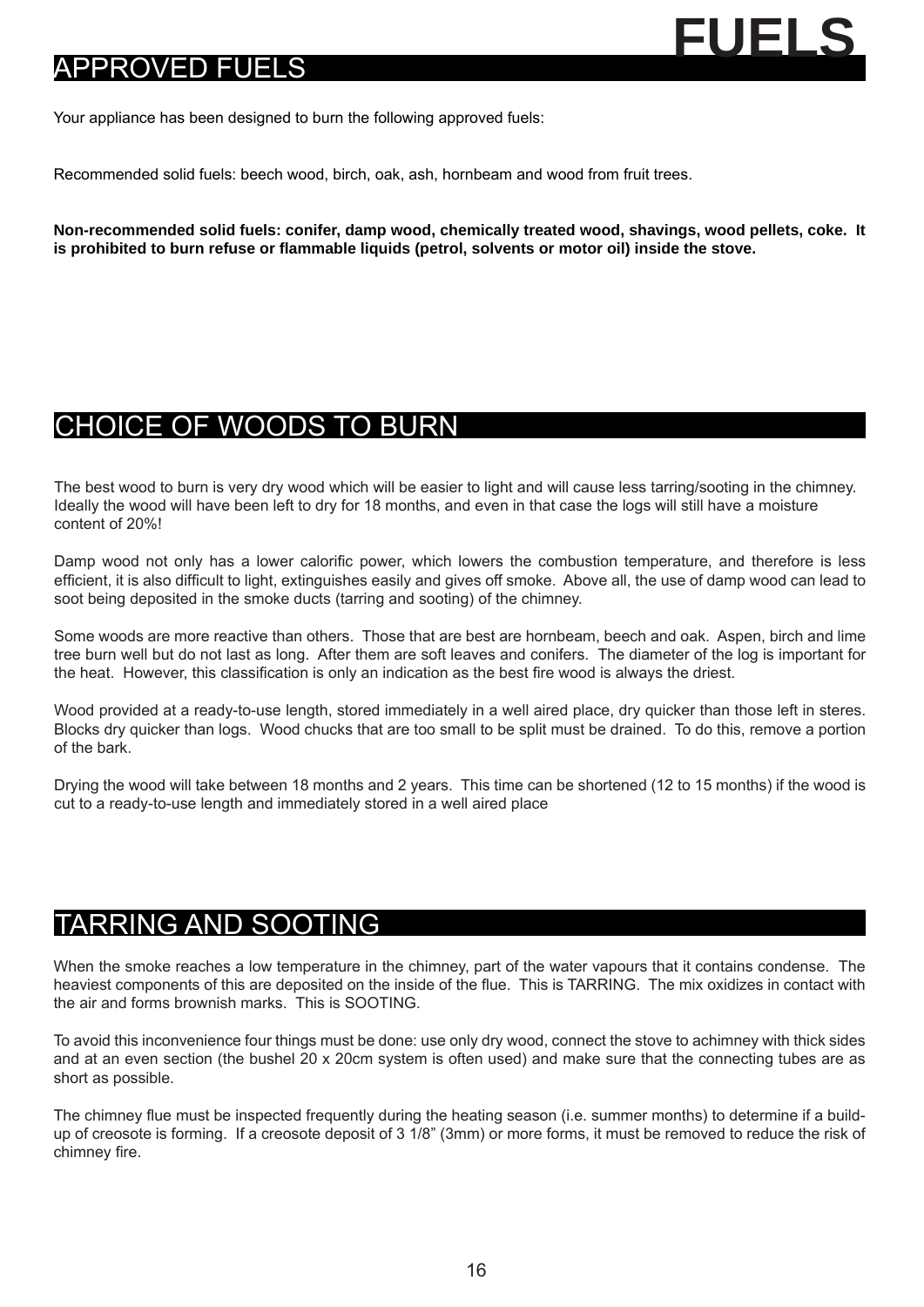# **USER INSTRUCTIONS**

The appliance has two main controls:

The UPPER AIR FLOW control The LOWER AIR FLOW control

THE CONTROLS

The two controls can be used together in a way to combine the two air flows to achieve optimum performance



WARNING: the controls can be hot. Always use the tool provided to adjust the controls.



The controls operate valves that open and close in several ways, bringing the air to the fire in a way that optimises the combustion according to the fuel and desired intensity.

#### **WARNING: DO NOT USE ANY GRATES, ANDIONS, OR ANY OTHER KIND OF SUPPLEMENTARY SUPPORT OTHER THAN THOSE SUPPLIED WITH THE APPLIANCE.**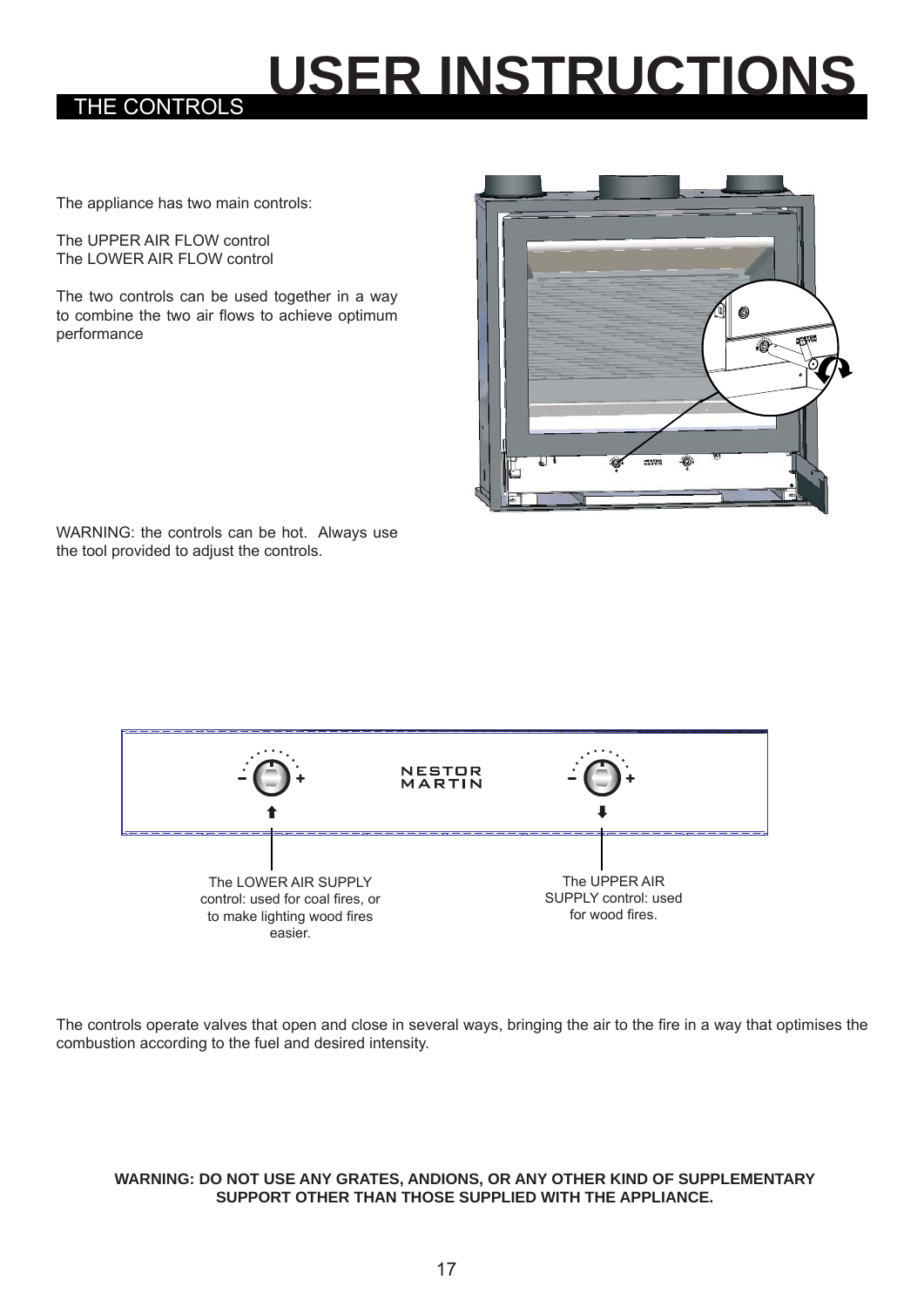#### Controls>different uses

With the Woodbox combustion system, the air needed for the combustion can be brought from above or below the fire according to the type of fuel used.

A wood fire must be fuelled from above (upper air supply), while a coal fire is better fuelled from below (lower air supply). The two controls allow the air flows to be controlled separately.

The buffer regulators, which allow an air flow from both above and below at the same time, rapidly and intensively stoke the fire. Such adjustments can be used to light the fire easier or to burn the soot deposits on the glass pane. However, the buffer settings can only be used for short periods as it can cause the appliance to overheat.



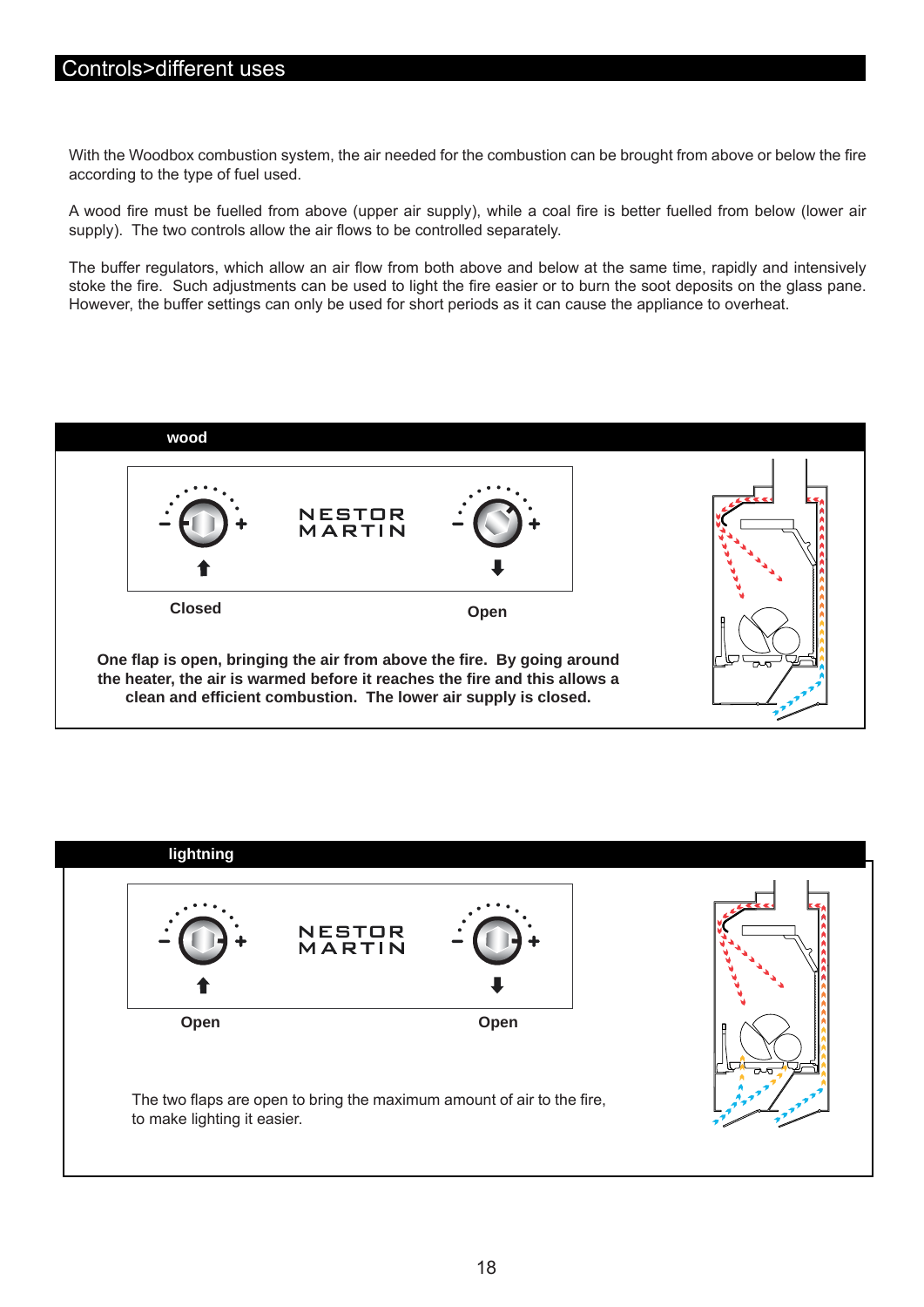### USING WOOD> LIGHTING MANUALY

- Set the UPPER AIR SUPPLY to maximum
- Set the LOWER AIR SUPPLY to maximum

. Tip: leave the door slightly open to stoke the fire. It will increase the draw and allow an ember bed to be achieved.

• On the grate, place some paper or shavings, kindling and some small logs.

• Light the paper

• When the fire has started, close off the lower air supply. Normally, it must remain in the closed position when burning wood.

**Important: in the event of a weak draw and/or an insuffi cient ember bed, it is advised to leave the lower air supply open slightly in order to allow your appliance to reach its normal performance (sometimes this can take more than an hour).** 

• Then, adjust the flow to the desired intensity with the upper air control. With practice, you will quickly be able to find the position that suits you best.

#### USING WOOD>LIGHTING WITH THE REMOTE CONTROL

• Set the UPPER AIR SUPPLY to maximum by pressing the + button on the remote control.

• Set the LOWER AIR SUPPLY to maximum

. Tip: leave the door slightly open to stoke the fire. It will increase the draw and allow an ember bed to be achieved.

• On the grate, place some paper or shavings, kindling and some small logs.

Light the paper..

• When the fire has started, close off the lower air supply. Normally, it must remain in the closed position when burning wood.

**Important: in the event of a weak draw and/or an insuffi cient ember bed, it is advised to leave the lower air supply open slightly in order to allow your appliance to reach its normal performance (sometimes this can take more than an hour).** 

Then, adjust the flow to the desired intensity with the upper air control. With practice, you will quickly be able to find the position that suits you best.







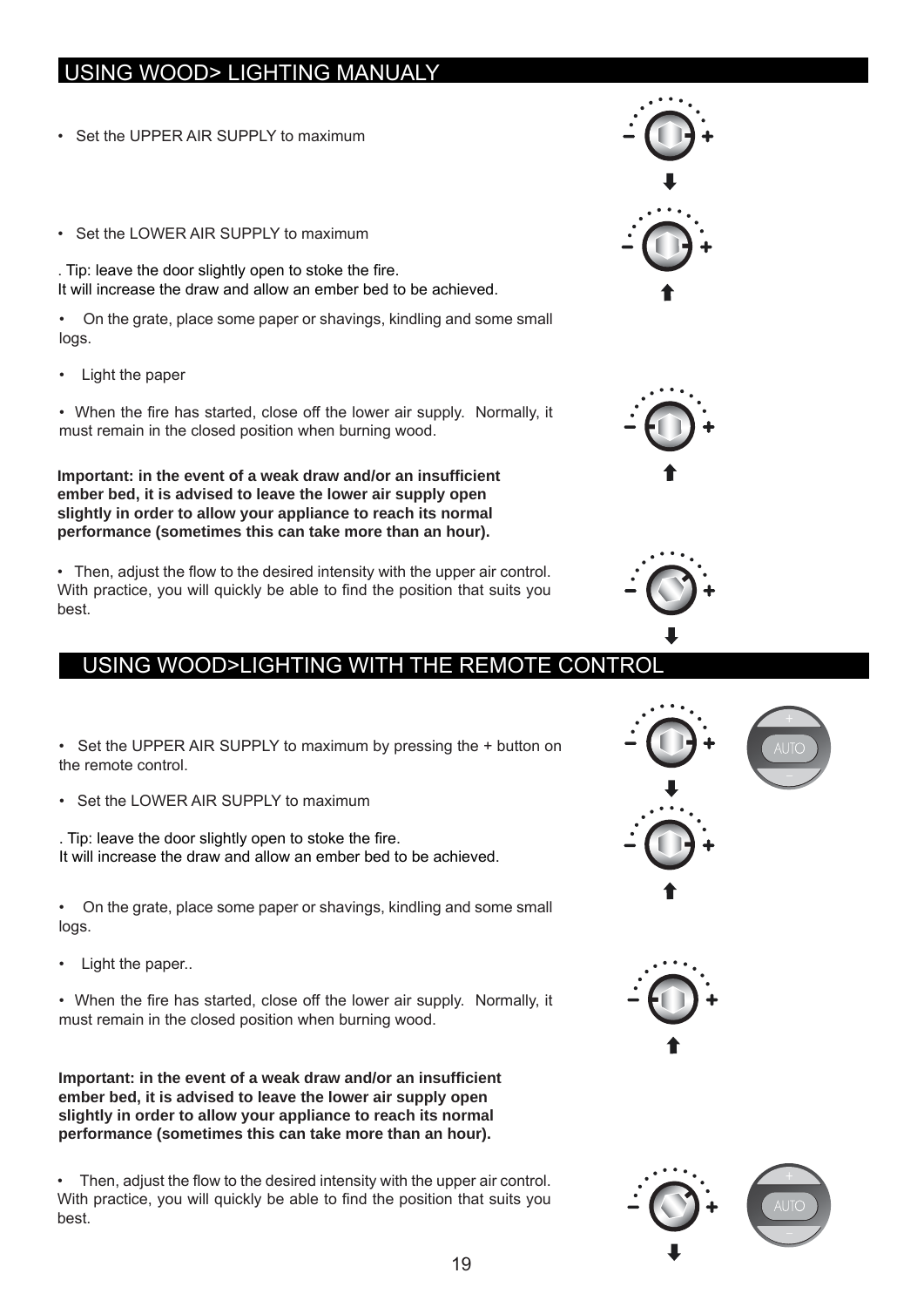### USING WOOD>ADDING LOGS

To prevent smoke fumes from entering the room while adding wood and to ensure a rapid recovery of the hearth, do as follows:

- Refill the appliance only when there is no longer an ember bed.
- Set the UPPER AIR SUPPLY to maximum

• Open the door slowly and leave it ajar for 30 seconds. Then open it completely and place the fresh logs onto the embers.

Close the hearth door. While the fire starts up again, set it to the desired intensity with the UPPER AIR SUPPLY control (or use the remote control: press the – button).



#### USING WOOD>CONTINUOUS FIRE

With quality wood such as oak or very dry beech wood, it is possible to have a fire burning continuously for 8-10 hours or even more. To build a slow fire that can last a long time while at the same time keeping the window clean:

• Refill the appliance in the manner described above. Do not use round pieces of wood or logs that have not been split as they risk rolling against the glass pane and dirtying it.

- Set the UPPER AIR SUPPLY control to maximum
- Leave it at maximum until the fire is burning strongly.

(It is not advised to completely close the air inlet, instead leave it slightly open to encourage the self-cleaning of the glass pane.)

• Then lower the intensity to almost minimum

• In the event that your chimney has a strong draw, it would be necessary to close the air inlet more than with a chimney with a weak draw. See also the section on "Setting the minimum air intake", page 21.



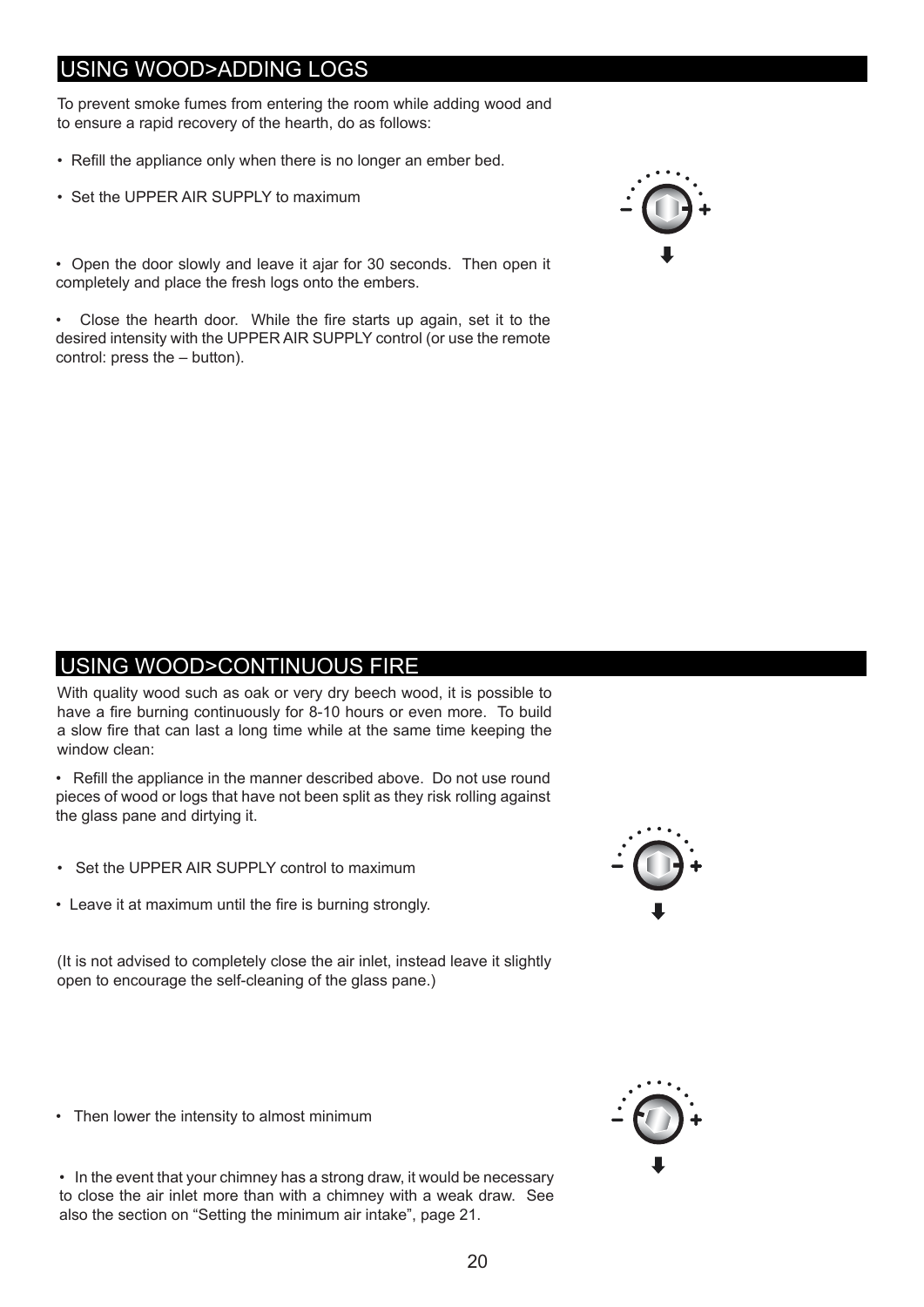To avoid an overflow of ashes, empty the ashtray regularly. However, a fine layer of ash on the grate helps the combustion of the wood and retains heat.

It is advisable to empty the ashtray when the appliance is not in use. To remove the ashes, drop them from the hearth into the ashtray through the grate with the tool provided.

WARNING: THE ASHTRAY MAY BE HOT. USE HEAT RESISTANT GLOVES.



- Open the little door and the door to have access to the ashtray.
- Using the tool provided, put it in the hole in the ashtray intended for it.
- Pull the ashtray out from its holding.
- Empty the ashtray and put it back in its holding.

• Place the ashes in a metal container. The container must be placed on a non-flammable floor, and far from any flammable materials. Wait until the ashes are cold before throwing them out.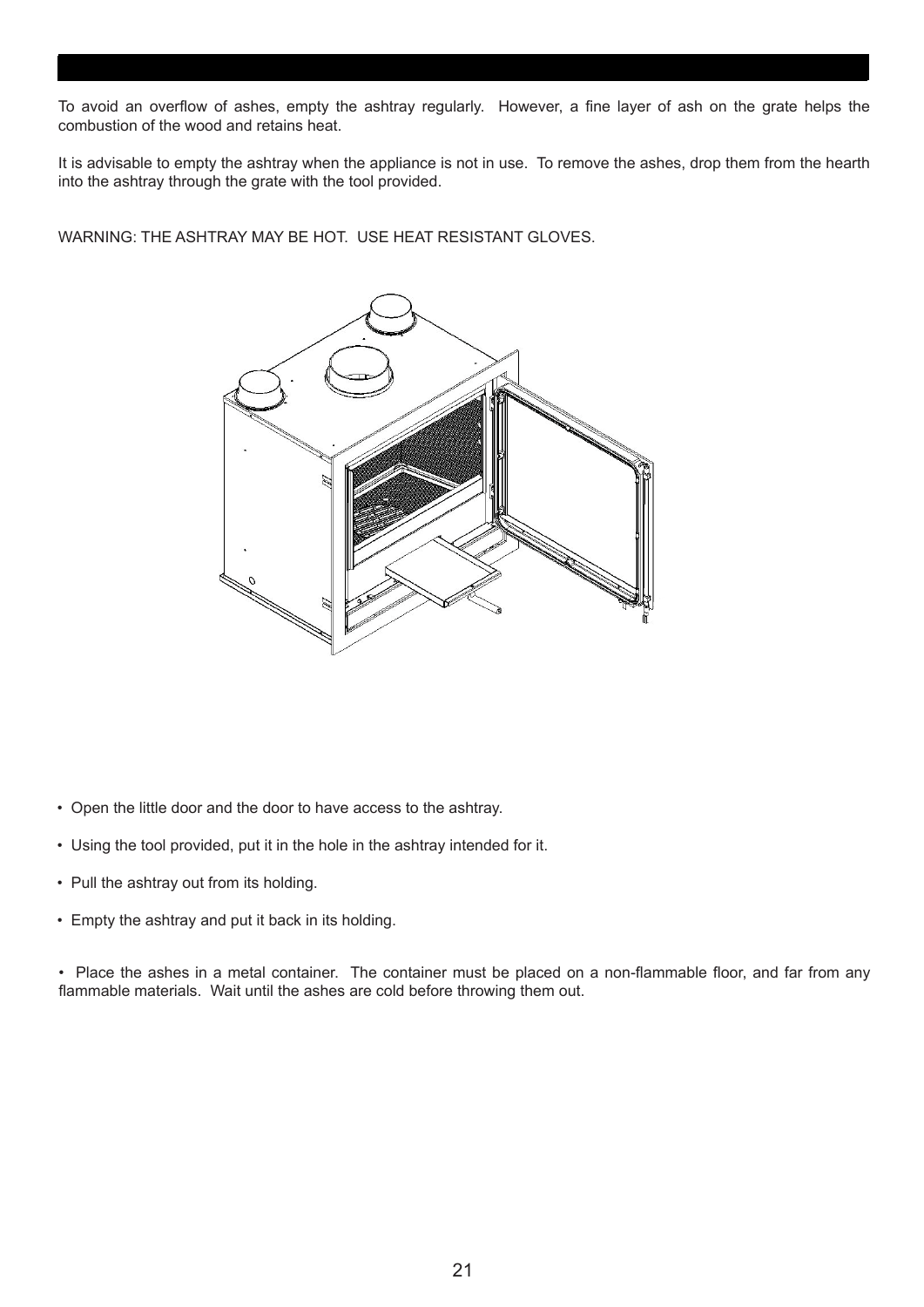#### SELF-CLEANING OF THE WINDOW

Your appliance is equipped with an integrated glass pane cleaning system ("Airwash") which uses hot air to minimalize the marks on the glass pane. If you use a dry fuel, a large part of the tar deposited on the window will burn and disappear when the appliance is running at a high temperature.

If marks appear on the glass pane (after a long, slow burning fire for example), follow this procedure to quickly clean the glass pane:

• Set the UPPER AIR SUPPLY control to maximum.



• Set the LOWER AIR SUPPLY control to a quarter open. This setting allows a little air to enter under the fire as well as the usual preheated air used for wood combustion.

• Once the majority of the marks have disappeared, reset the controls to their original positions.

#### SETTING THE MINIMUM AIR INTAKE

The minimal setting is found to the right of the control buttons. It allows you to increase, decrease or completely close the minimum air inlet when burning a slow fire in the appliance. Adjust it in accordance with the pull of your chimney if necessary.



The minimum setting screw is situated behind the control panel.

Using a cross-headed screwdriver, tighten the regulating screw (clockwise) to decrease or to completely close the minimum air intake.

Turn it anti-clockwise to increase the minimum air intake.

#### UTILISATION DE LA TÉLÉCOMMANDE

Une télécommande est disponible en option. La télécommande peut être utilisée pour régler l'allure du feu à distance, ou de manière thermostatique. Pour les instructions complètes d'utilisation de la télécommande, veuillez consulter le Mode d'Emploi Télécommande.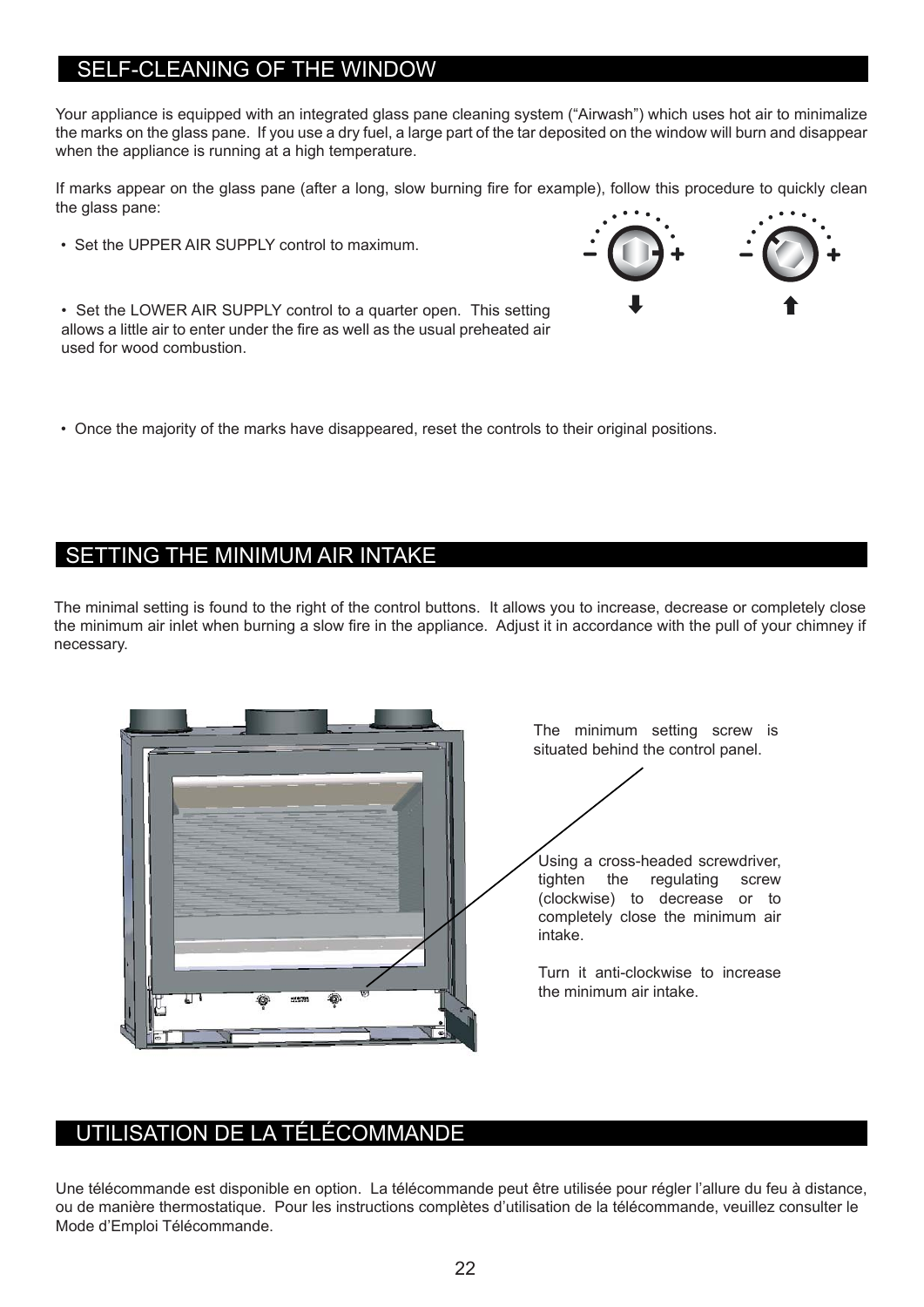# **MAINTENANCI**

#### FIRST USE

The first fire always causes a burning smell which disappears permanently after a few hours of use

After the first use, it is ok the clean the glass pane with a soft cloth and standard glass pane cleaning product.

#### CLEANING THE APPLIANCE

Always allow the appliance to cool before cleaning it. It is not recommended to use a cloth to clean an appliance that has a paint or graphite finish as the abrasion can cause marks that are difficult to remove. To clean a painted appliance, use a stiff brush. For tough marks, it is better to touch up the paint with a paint designed for stoves (NESTOR MARTIN high temperature gloss paint) than to try to clean them. In the event of condensation, wipe the drops before they dry.

To clean an enamelled appliance, use a damp cloth or product suitable for use with enamel finished. However, an over-zealous cleaning, even with a suitable product, can damage the finish of the appliance. All traces of the cleaning products must be removed before relighting the stove, as they can cause marks when the appliance becomes hot.

#### MANUALLY CLEANING THE Glass pane

Always allow the appliance to cool before cleaning the glass pane. The ceramic glass pane of the appliance is specially made to withstand high temperatures, and certain cleaning products contain chemical products which can weaken or mark the glass pane.

Some newspaper dampened with water and a few drops of vinegar is enough to remove the majority of marks. For tougher marks, gently rub them with a scourer of fine steel wool, lubricated with a little dish soap. However, be careful not to rub too hard so to avoid damaging the ceramic glass pane. If manual cleaning is necessary too often, you are advised to review the installation and operating method to determine if there is a better combustion possible.

#### AIRTIGHTNESS

Frequently check that the doors and ashtray are airtight. To ensure proper functioning of this appliance, the openings must be airtight. If they are not, inspect the joints. If a joint must be replaced, contact your distributor.

#### SUMMER BREAK

At the end of each heating season (i.e. summer months), your entire appliance must be completely cleaned and the chimney inspected by a qualified technician.

Remove all the residual ashes from the appliance.

Leave one of the air supply controllers open to allow rainwater that may enter the chimney to evaporate.

For added protection, you can place absorbing crystals in the stove or cover the interior with a light dehumidifying spray such as WD40.

Apply lubricating oil to the latch handles and other movable parts.